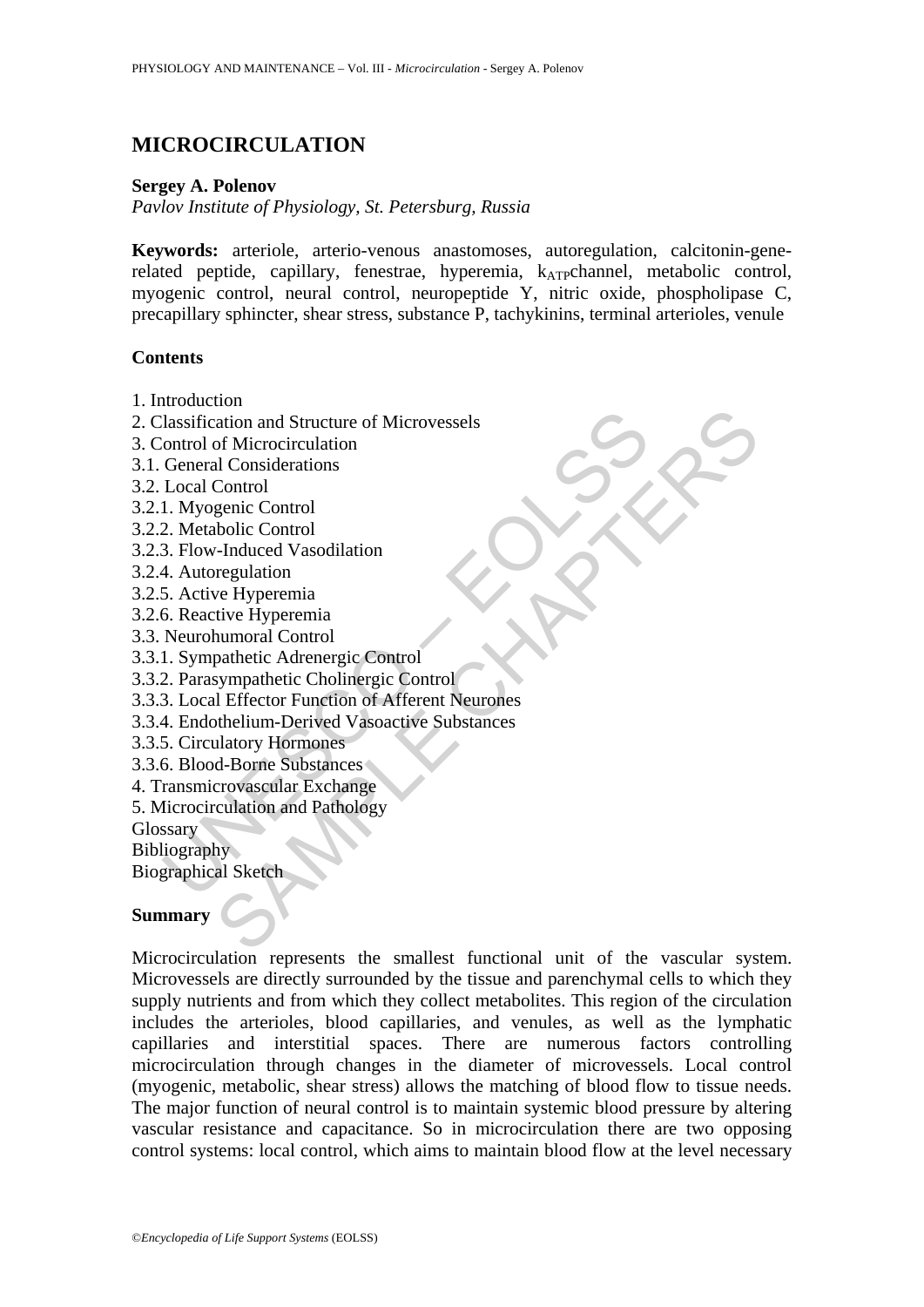for optimal function of each of the organs, and neural control, which may restrict blood supply to the tissue, especially to less essential organs, in order to increase blood supply to organs essential for survival of the body.

The exchange of materials between the blood and the tissue occurs throughout the microvascular bed: for example, significant amounts of oxygen pass from blood to the tissues though the arteriolar wall. However the capillaries are best designed for the exchange process, with their large surface area, thin walls, and high permeability; thus they are primary area of exchange of nutrients, hormones, and wastes.

There is a great diversity in the microvascular organization of different organs as well as in the effectiveness of local and neurohormonal control mechanisms; even within consecutive sections of the same microvascular tree a very large heterogeneity is clearly observed in respect to the regulatory mechanisms.

erved in respect to the regulatory mechanisms.<br>
ing the 1990s there were considerable advances in our gene<br>
cular transport, of transendothelial exclusive water channels<br>
cocalys in transcapillary exchange, and of some par is respect to the regulatory mechanisms.<br>
In respect to the regulatory mechanisms.<br>
2 1990s there were considerable advances in our general knowledge<br>
transport, of transendothelial exclusive water channels, of the role<br>
i During the 1990s there were considerable advances in our general knowledge of vesicular transport, of transendothelial exclusive water channels, of the role of glycocalyx in transcapillary exchange, and of some particular control mechanisms. The microcirculation is one of the sites in which diseases manifest themselves at an early stage. A great variety of diseases are inseparably linked to microvascular disorders. This field is rich with problems of high significance. The current trends in microvascular researches are in understanding the molecular basis of microcirculatory events; in investigation of the complex interactions between the multiple control mechanisms involved, including second messenger systems; and in studying the pathophysiology of microcirculation that can give a unique perspective on the disease process, providing the link between fundamental research and clinical and molecular medicine. This research field is under vigorous investigation.

# **1. Introduction**

The term "microcirculation" is the collective name of the smallest channels of the cardiovascular system: the arterioles, the capillaries, and the venules, as well as the lymphatic capillaries and the interstitial spaces. It is also often called the "microvascular bed." Each component of the microcirculation has its own characteristic structure and function. So there are a variety of patterns of microvascular beds dictated primarily by the function of the tissues that they serve.

In broad operational terms, the purpose of the microcirculation is to deliver blood (oxygen and nutrients) to the parenchymal cells of the body in accordance with their metabolic activity and to remove metabolic waste products. Because parenchymatous organs differ in structure and display a range of activities, their microcirculation differs greatly. Nevertheless, there are certain common organizational and functional features. These common features of microcirculation, including structure, function, control mechanisms, and transmicrovascular exchange will be briefly outlined in this article, and some remarks on the role of microcirculation in a number of diseases will be presented.

#### **2. Classification and Structure of Microvessels**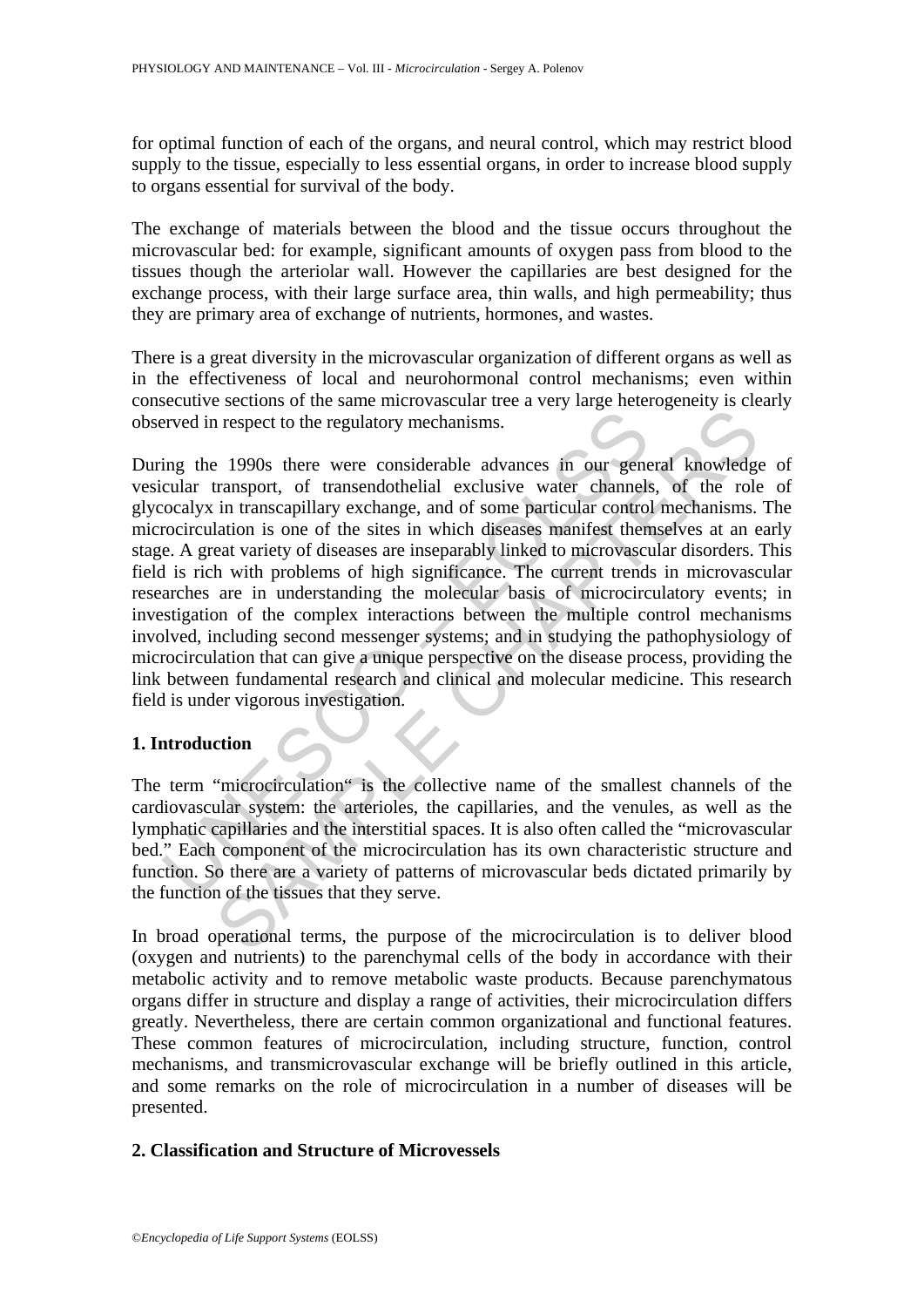Small arteries entering tissue branch into the arterioles, which form a network of capillaries that are drained by venules. Microvessels can be defined as vessels less than 300 μm in diameter. The arterioles more than 100–150 μm have 4–6 layers of smooth muscle cells. They decrease in diameter progressively up to 30–50 μm where they have a continuous single layer of smooth muscle cells and are called "terminal arterioles." Smaller side branches of the terminal arterioles exhibit discontinuous contractile muscle elements in the wall and are identified as "metarterioles." The distal portion of the metarteriole without muscle and receiving tributaries from the adjacent capillary net is called the "preferential channel" or "thoroughfare channel." These microvascular structures are considered as microscopic shunts. The last smooth muscle cell (or group of cells) on a terminal arteriole, which determines blood flow through the capillaries as well as the number of open capillaries, is termed "the precapillary sphincter." Precapillary sphincters have a contractile activity of a myogenic nature and are almost completely devoid of direct control by the autonomic nervous system; local factors are primary in controlling their contractile activity, and they do not contribute significantly to the regulation of peripheral resistance that participates in determining systemic blood pressure.

In a number of tissues (for example, the skin and liver) there are arteriovenous anastomoses (or shunts) representing direct connections between arterioles and venules, which allow arterial blood to enter the venous circulation without passing through exchange vessels. These short unbranched anatomic shunts have a good muscle coat and a dense sympathetic innervation.

Expense to the control and the control weak that the control peletely devoid of direct control by the autonomic nervous system and peletely devoid of direct control by the autonomic nervous system and per simple the permin symmeters and a constant activity of a minycent nature and are am<br>devoid of direct control by the autonomic nervous system; local factors<br>controlling their contractile activity, and they do not contribute significa<br>lation The blood capillaries are the smallest ramifications of the arterioles, with an inner diameter of 5–10 μm and a wall consisting of endothelium, basement membrane (or basal lamina) and a few pericytes. The exchange of materials between the blood and tissues occurs primarily at the capillaries. There are basically three types of capillary based on their ultrastructure: continuous, fenestrated, and discontinuous. The continuous capillaries are the most common type and are found in skeletal and cardiac muscle, skin, connective tissue, lungs, and the nervous system. The endothelium and basal lamina are of the continuous type. Endothelial cells contact each other at junctional areas, mostly tight junctions, and contain plasmalemmal vesicles and transendothelial channels, which are pathways for transcapillary exchange. Basal lamina may split to enclose the pericytes. The fenestrated capillaries have endothelial cells containing openings or pores (fenestrae) with an average diameter of about 60–80 nm. These pores are usually closed by a diaphragm or may be an open channel across the endothelial cell. The fenestrae facilitate transendothelial exchange by increasing permeability. These capillaries are found in connective tissue, intestines, glands, and the kidneys. The discontinuous capillaries (sinusoids) have wide lumens, large gaps between the endothelial cells, or large pores in the endothelial cell itself. Basal lamina are either discontinuous or absent. These capillaries are present in the liver, spleen, and bone marrow. The large holes allow large molecules and even erythrocytes to escape from the blood stream.

The endothelial tube of the capillaries continues as an endothelial tube of venules, in which all endothelial cells have a continuous cytoplasm with a varying numbers of cytoplasmic vesicles. Venules are usually divided into five basic subgroups: venous capillary, 5–8 μm in diameter with occasional pericytes around the endothelium and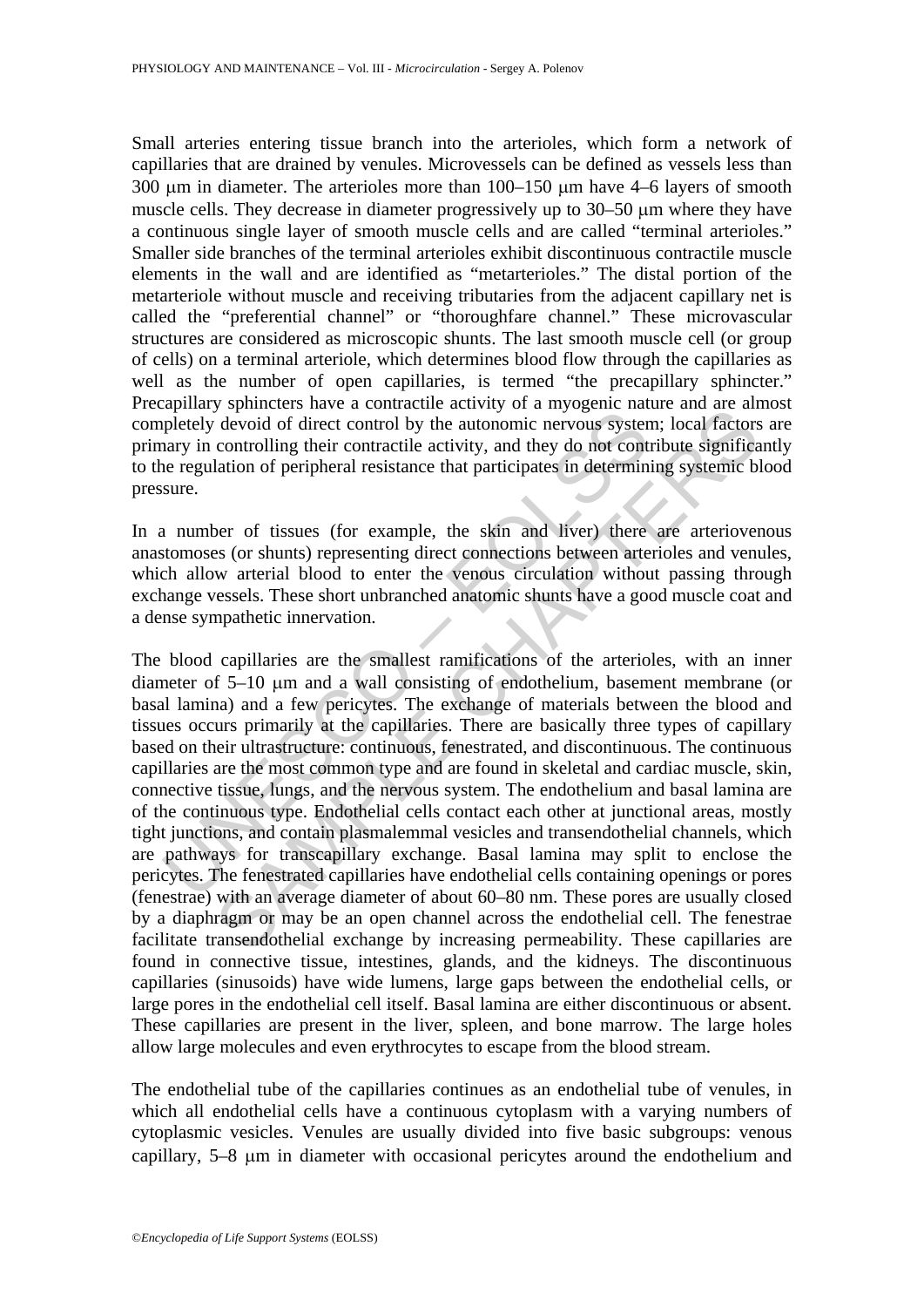basement membrane, devoid of smooth muscle cells; postcapillary venules, 8–30 μm in diameter with an increased number of pericytes and fibroblasts; collecting venules, 30– 50 μm in size with a complete layer of pericytes and fibroblasts; muscular venules, 50– 150 μm in size with one or two layers of smooth muscle cells; and small collecting veins, 150–300 μm in size with a number of layers of smooth muscle cells, intervening bundles of collagen, and elastic membranes. One of the most characteristic properties of venules is their relatively high permeability for large molecules as well as their high sensitivity to a number of vasoactive substances.

From the functional point of view, the arterioles are the major regulators of the local blood flow and total peripheral resistance. The terminal arterioles and precapillary sphincters are the major determinants of a number of open (perfused) capillaries and hence the total capillary surface area available for exchange. The venules not only drain the capillary bed but also perform the capacitance function and are an important site for fluid and macromolecular exchange. By modulating the pre-to-postcapillary resistance ratio, the arterioles and venules are able to control effectively the mean capillary hydrostatic pressure and hence, transcapillary exchange.

#### **3. Control of Microcirculation**

### **3.1. General Considerations**



#### Figure 1. Various factors affecting microvascular tone (see text for abbreviations and explanations)

The factors that control microcirculation through changes in diameter of microvessels are myogenic, metabolic, humoral, and neural. Local control (myogenic, metabolic), which occurs in the microvasculation, allows the matching of blood flow to tissue needs.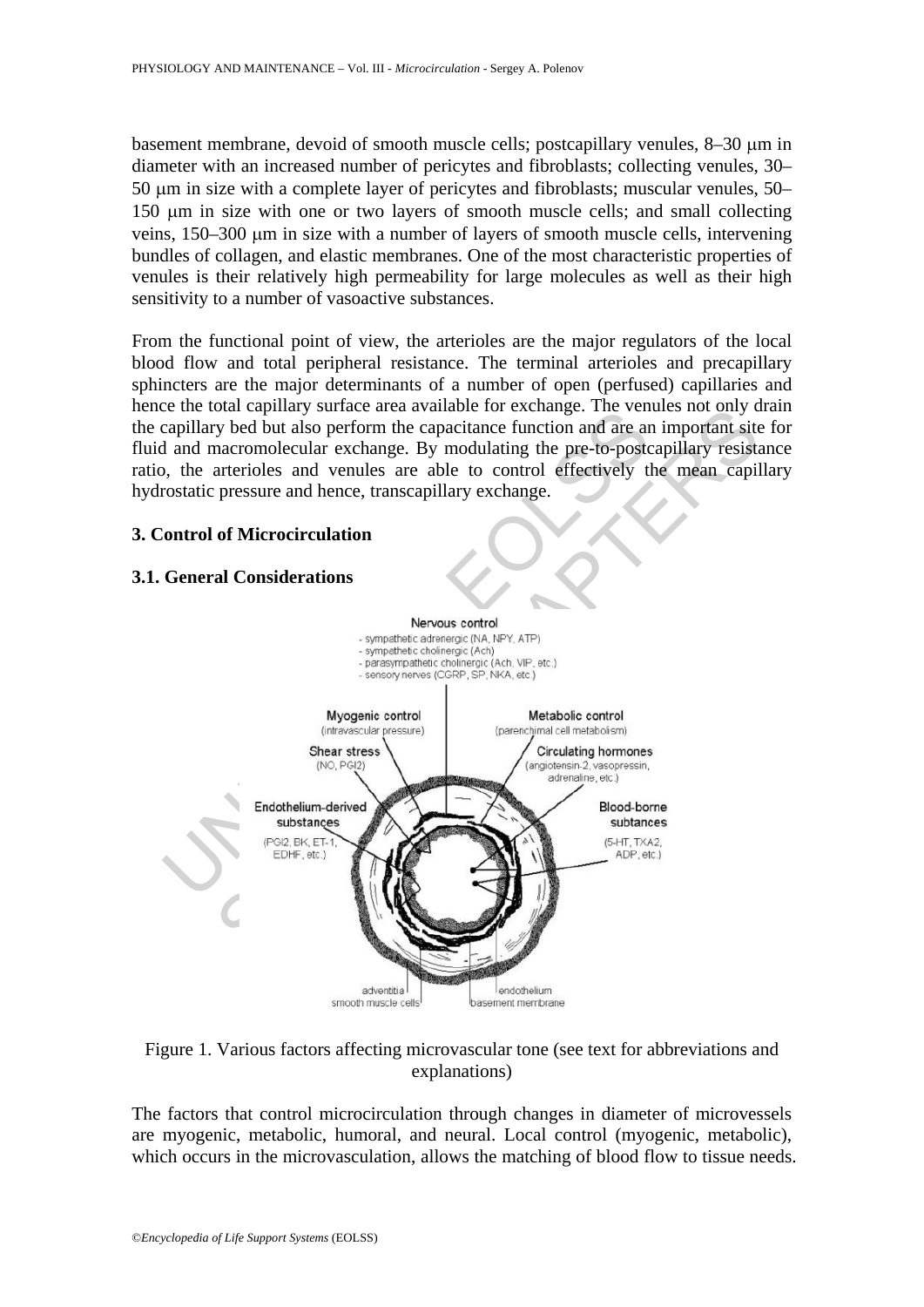The major function of neural control is to maintain systemic blood pressure by altering vascular resistance and capacitance (through changes in venous return to the heart). So in microcirculation there are two opposing control systems: local control, which aims to maintain blood flow at the level necessary for optimal function of each of the organs, and neural control, which may restrict blood supply to the tissues. The effectiveness of neural mechanisms varies greatly from organ to organ. Blood flow to less essential organs may be temporarily reduced through neural control in order to increase blood supply to organs essential for survival of the body. The effectiveness of local mechanisms also varies greatly in different organs. Redistribution of cardiac output is achieved through the integration of local and neural mechanisms. The predominant effect on the organ blood flow depends on the intensity of stimuli of each controlling factor and its particular effectiveness in the various organs. Various factors affecting microvascular tone are summarized in Figure 1.

#### **3.2. Local Control**

#### **3.2.1. Myogenic Control**

Local Control<br>
1. Myogenic Control<br>
1. Myogenic Control<br>
1. Myogenic Londrol<br>
1. Myogenic hypothesis an increase in the luminal pressure<br>
myogenic hypothesis an increase in the luminal pressure<br>
striction, whereas a decrea Control<br>
Senic Control<br>
Senic Control<br>
Senic Control<br>
Senic Control of shooth muscle cells in the vessel wall. According<br>
duces the contraction of smooth muscle cells in the sessel wall. According<br>
in whereas a decrease in About a century ago, Bayliss was the first to demonstrate that distension of blood vessels produces the contraction of smooth muscle cells in the vessel wall. According to the myogenic hypothesis an increase in the luminal pressure causes vascular constriction, whereas a decrease in pressure evokes partial relaxation of the blood vessels. This effect (which is known as "the Bayliss effect") is endothelium-independent and can be seen even under conditions of no innervation or exposure to blood-borne vasoactive agents. Thus it is myogenic in nature.

This intrinsic property of smooth muscle cells is more prominent in arterioles of about 50–100 μm. Myogenic responses may play a critical role in determining the basal microvascular tone, and represent an important mechanism of autoregulation of capillary hydrostatic pressure, keeping it within a physiological level.

Microvascular pressure is one of the determinant factors for transmicrovascular fluid and substrate exchange. An excessive increase in pressure may result in tissue oedema, while too low pressure may impair the nutrient supply to the parenchymal cells.

The mechanisms of the myogenic response have not yet been fully established; however, great progress has been achieved. The recent data in this respect are summarized in Figure 2.

A sustained rise of intracellular Ca<sup>2+</sup> is related to myogenic responses and smooth muscle contraction (Figure 2A), hyperpolarization being a compensatory mechanism (Figure 2B).

Although the sensor for the microvascular pressure has not yet been identified, a mechanosensitive (stretch-activated) nonselective cation channel, phospholipase C, and protein kinase C (Figure 2) are among the possible mediators for myogenic responses.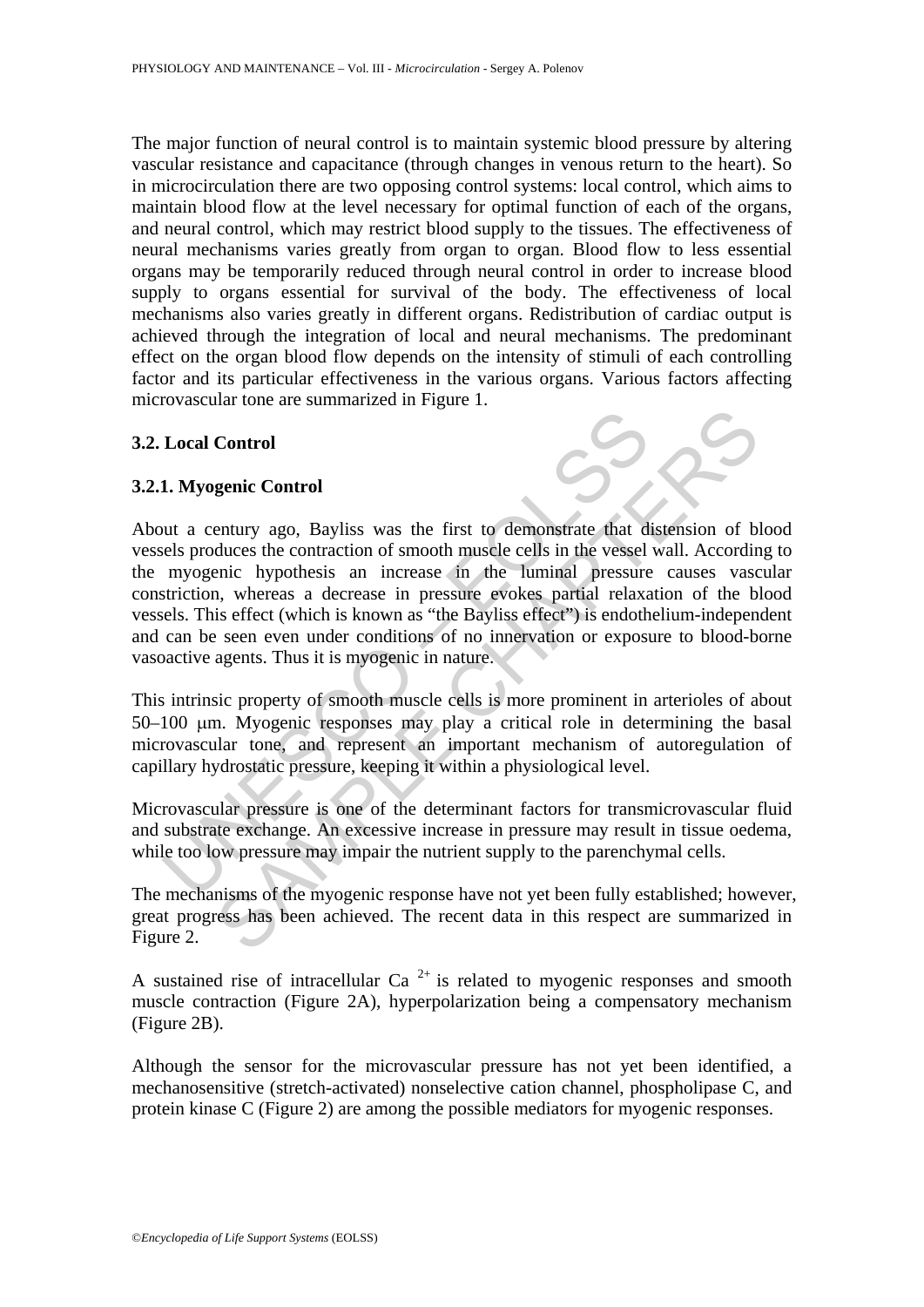#### **3.2.2. Metabolic Control**



Figure 2. Schematic illustrations for the possible mechanisms of the myogenic constriction of microvessel (A) and its compensatory mechanisms (B) Abbreviations: PLC – phospholipase C; PLA<sub>2</sub> – phospholipase A<sub>2</sub>; PKC – protein kinase C; DG – diacylglycerol; 20-HETE – 20-hydroxyeicosatetrenoic acid;  $IP_3$  – inositol triphosphate. Source: Komaru, Kanatsuka and Shirato (2000), reproduced by permission.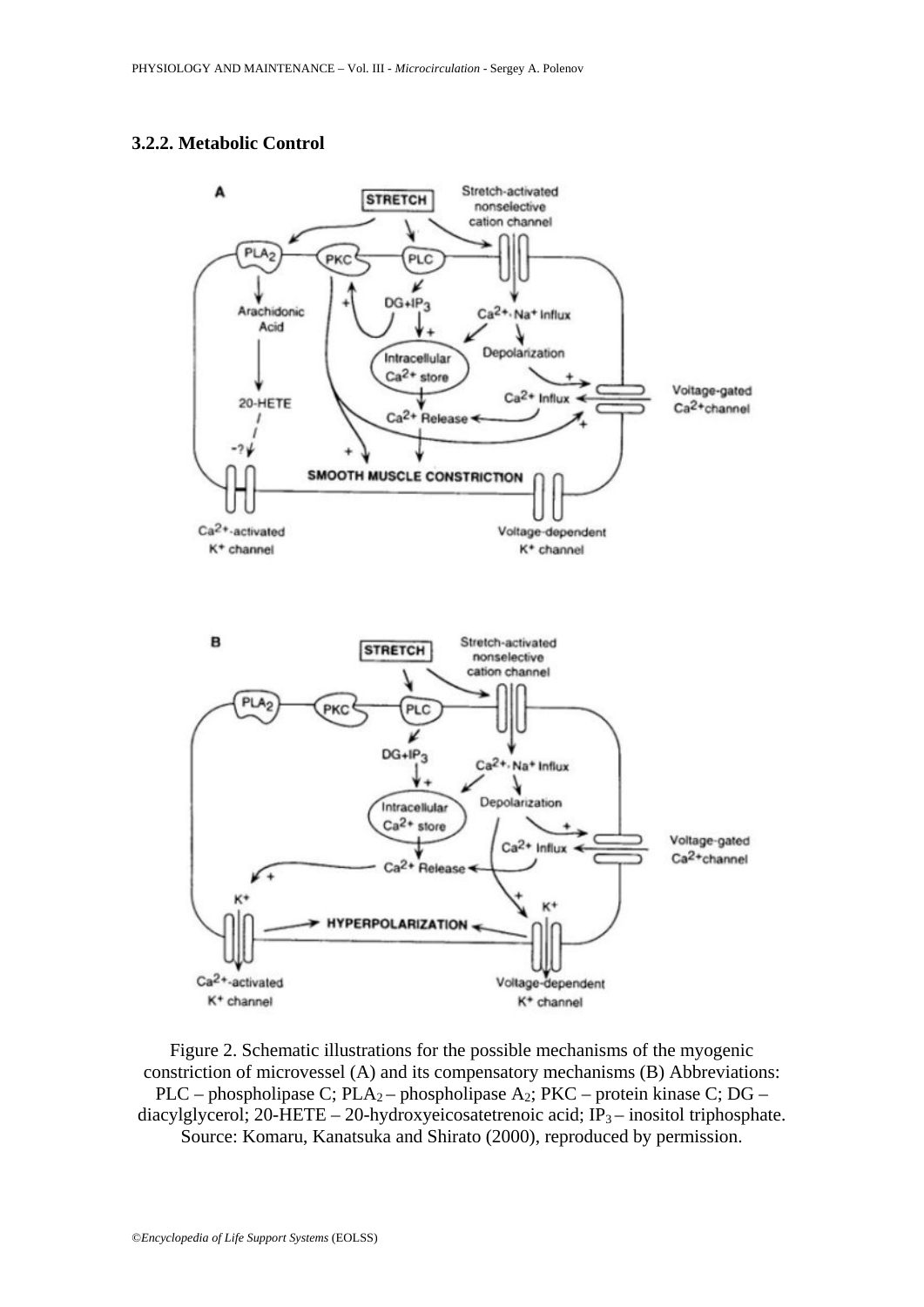Most metabolites produced by the parenchymal cells have a potent vasodilatory property. Metabolite production is an important coupling mechanism between the tissue needs and blood supply. An increase in the amount of metabolites can result from an increase in tissue activity or a decrease in the blood supply to the tissue. The accumulation of metabolic by-products around the microvessels causes their dilatation and an increase or restoration of blood flow through the capillary network, resulting in an increased delivery of oxygen and removal of metabolites. This will allow blood flow to reach a new level, matching the tissue needs.

The metabolic control of blood flow is independent of extrinsic innervation and even enables the tissue to oppose the vasoconstrictor effects of the sympathetic nervous system. Many substances resulting from an increased metabolic rate have been proposed as principal mediators of metabolic vasodilatation.

They include oxygen, carbon dioxide, hydrogen ions, potassium, phosphate, adenine nucleotides, adenosine, lactate, kinins, prostaglandins, hyperosmolarity, and some vasoactive polypeptides. None of them can completely account for metabolic vasodilatation in any tissue. For this reason multiple factor hypotheses have been developed, usually with one or two factors dominant (different in various tissues), which can better account for metabolic vasodilatation.

## **3.2.3. Flow-Induced Vasodilation**

Trainington (and more interesting representation of the mass consideration in any time polyperides. None of them can completely accondulatation in any tissue. For this reason multiple factor hypochidiation in any tissue. F Internative metals. As the consisting, phosphate, and phosphate, and phosphate. Someonie, lactate, kinins, prostaglandins, hyperosmolarity, and sponglypeptides. None of them can completely account for metals ion in any tis If perpendicular stress caused by intraluminal pressure leads to stretching of the vascular wall followed by myogenic responses, the other physical force – shear stress – acts on the endothelium in the longitudinal direction, due to friction between the blood stream and endothelium. Twenty years ago, one of the 1998 Nobel winners, Robert Furchgott, with his coworker discovered an endothelium-derived relaxing factor, subsequently identified as nitric oxide (NO), the first representative of a new class (gaseous) of signaling molecules. As was further demonstrated by another 1998 Nobel winner, Louis Ignarro, a simple free radical NO is formed from the amino acid Larginine by endothelial NO synthase in a calcium-, calmodulin-, and NADPHdependent manner. Penetrating rapidly into smooth muscle cells, NO evokes vasodilatation via stimulation of the enzyme soluble guanylate cyclase and formation of cyclic guanosine monophosphate (GMP) from GTP. Shear stress is a potent physiological stimulus for NO release, and the basal NO release by shear stress exerts a continuous inhibition of vascular tone opposing the tonic vasoconstrictor effect of the sympathetic nerves. The vasoconstrictor effects of noradrenaline, serotonin, vasopressin, angiotensin-II, and endothelin are also opposed by the NO system.

Endothelium-derived NO is the most potent endogenous vasodilator known. However, there is great heterogeneity from one vascular bed to another in the production and vasodilatory potency of NO. In general, endothelium-dependent relaxations are more prominent in arteries than in veins. Even among arterial microvessels the magnitude of flow-induced dilatation is heterogeneous. For instance, in coronary macrovasculature, arterioles 80–130 μm in diameter are much more sensitive to shear stress than arterioles of other sizes. Not only is NO a potent vasodilator, it also inhibits platelet adherence and aggregation, reduces adherence of leukocytes to the endothelium, and suppresses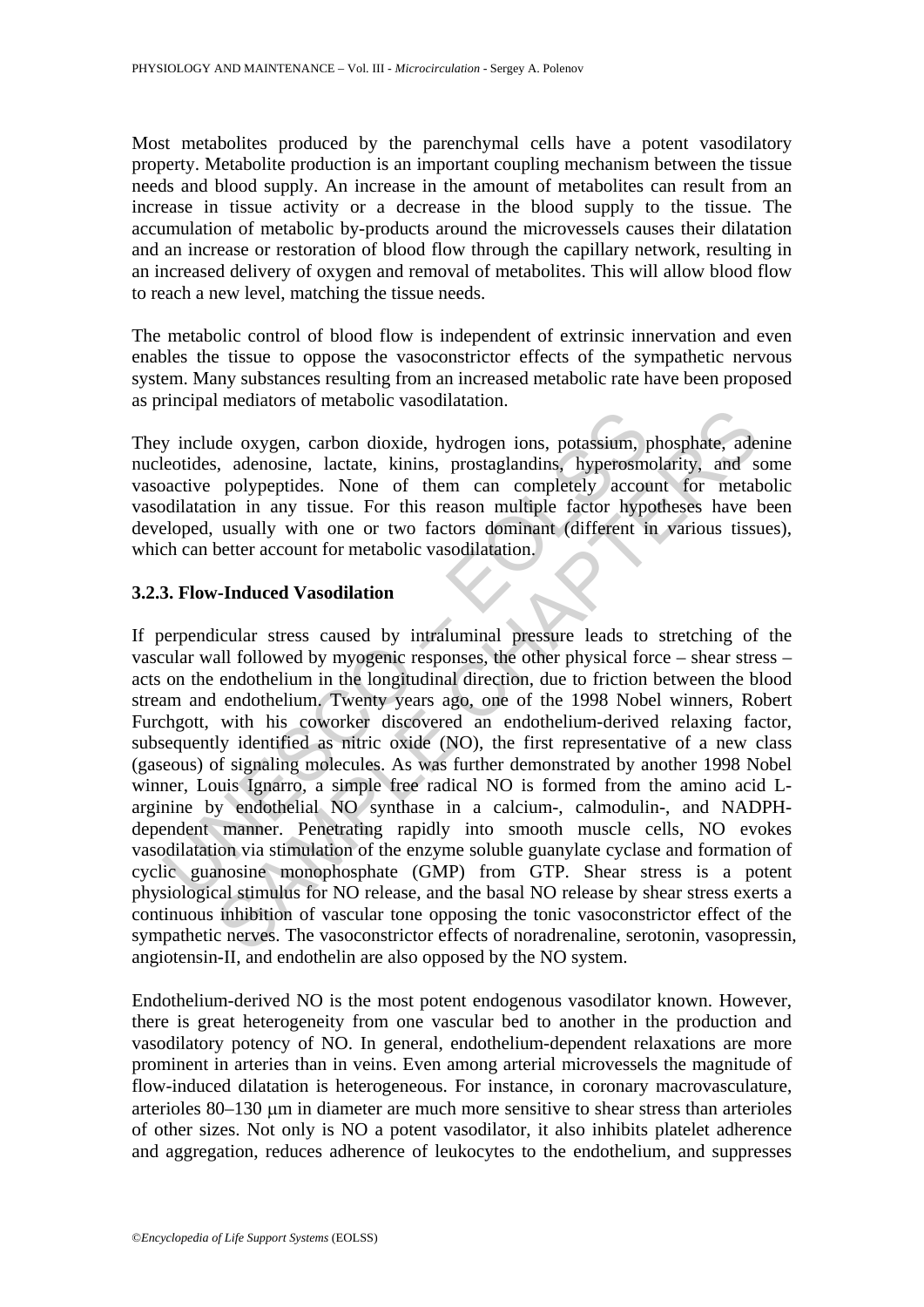proliferation of vascular smooth muscle cells. A number of disorders are closely associated with impaired endothelial production of NO, including atherosclerosis, hypertension, diabetes mellitus, and thrombosis. Mechanoreceptors through which endothelial cells sense shear stress and transform the appropriate signal into the biochemical cascade have not yet been identified.

# **3.2.4. Autoregulation**

sure. Although the sympathetic nervous system may modulate the which an organ may autoregulate, the presence of the sympathesiasary for this phenomenon to occur. The combined effects abolic control mechanisms are responsib and three parallocal processure presence of the current method flough the sympathetic nervous system may modulate the range of pressure and or occur. The combined effects of myogenic ortrol mechanisms are responsible for Perturbations in systemic blood pressure lead to corresponding changes in blood flow and microvascular pressure, which in many organs are compensated for by local readjustments so as to restore flow and pressure to control levels. The term "autoregulation" is applied to processes that maintain a constant microvascular blood flow (and also intracapillary hydrostatic pressure) in the face of changes in perfusion pressure. Although the sympathetic nervous system may modulate the range of pressure over which an organ may autoregulate, the presence of the sympathetic nerves is not necessary for this phenomenon to occur. The combined effects of myogenic and metabolic control mechanisms are responsible for the phenomenon of autoregulation. Their relative contribution may vary between organs to a degree that can be rather difficult to assess. When arterial pressure is reduced, flow decreases, and at the same time microvascular pressure falls, so that either of these mechanisms would be expected to cause vasodilation. If, however, venous pressure is elevated, the two mechanisms are put into opposition, because microvascular pressure rises, favoring a myogenic constriction, while blood flow falls, favoring a metabolic vasodilation.

Autoregulation has been reported in most organs and tissues of the body. However, the magnitude of autoregulation varies greatly from organ to organ. In the skeletal muscle, capillary blood flow remains relatively constant over a mean arterial pressure range of 8–17.3 kPa (60–130 mmHg). Blood flow in the kidney is essentially independent of the arterial pressure over a substantial pressure range.

Also, the coronary vascular bed has good autoregulatory control between arterial pressures of 8 and 25.3 kPa (60 and 190 mmHg). The autoregulatory capability of the gastrointestinal circulation is less pronounced; however, in the villus vessels a relatively constant blood flow can be seen over a perfusion pressure range of 13.3–4 kPa (100–30 mmHg). Flow autoregulation is very limited in the cutaneus vasculature and almost absent in the lungs. Autoregulation is an important defense mechanism for the prevention of both tissue ischemia and oedema formation.

- - -

> TO ACCESS ALL THE **25 PAGES** OF THIS CHAPTER, Visit: [http://www.eolss.net/Eolss-sampleAllChapter.aspx](https://www.eolss.net/ebooklib/sc_cart.aspx?File=E6-54-07-04)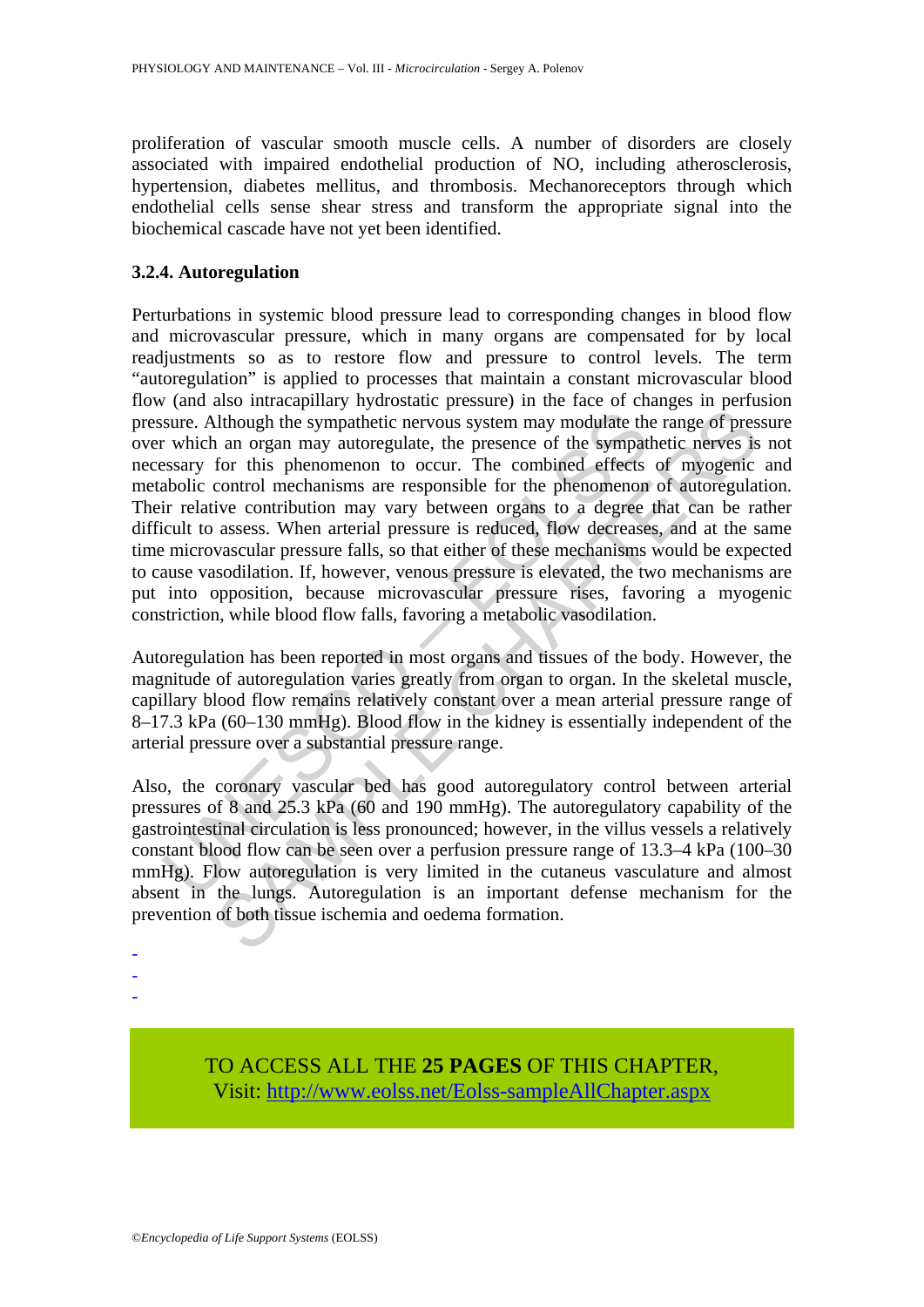#### **Bibliography**

Holzer P. and Maggi C.A. (1998). Dissociation of dorsal root ganglion neurons into afferent and efferentlike neurons. *Neuroscience* **86**(2), 389–398. [This review provides extensive data concerning the local effector function of afferent neurons and the role of neuropeptides of primary afferents in the control of microvascular tone and permeability.]

Ignarro L.J., Cirino G., Casini A., and Napoli C. (1999). Nitric oxide as a signaling molecule in the vascular system: an overview. *Journal of Cardiovascular Pharmacology* **34**(6), 879–886. [A retrospective analysis of basic research in the field of nitric oxide that highlights the physiologic and pathophysiological role of nitric oxide in the vascular system; presented by one of the 1998 Nobel Winners, L.J. Ignarro and his coworkers.]

Komaru T., Kanatsuka H., and Shirato K. (2000). Coronary microcirculation physiology and pharmacology*. Pharmacology and Therapeutics* **86**, 217–261. [A comprehensive review of the physiology and pharmacology of coronary microcirculation, including current knowledge of basic mechanisms of microvascular control by myogenic, metabolic, and neurohumoral factors.]

Lundberg J.M. (1996). Pharmacology of cotransmission in the autonomic nervous system: integrative aspects on amines, neuropeptides, adenosine triphosphate, amino acids and nitric oxide*. Pharmacological Reviews* **48**(1), 113–178. [This review represents an excellent analysis of current knowledge of cotransmission in the autonomic nervous system including classical autonomic neurotransmission, sensory transmission, nonadrenergic/noncholinergic transmission, neuropeptides, nitric oxide, amino acids, ATP, and their roles in the control of vascular tone.]

art 1, Kanastista H., and Shirato K. (2000). Coronary merocurcula<br>macology. *Pharmacology and Therapeutics* **86.** 217–261. [A comprehe macology and pharmacology of coronary microcirculation, including current<br>anisms of mic Kanatsuka H<sub>1,</sub> and Shirato K. (2000). Coronary microcirculation physiology<br>y. Pharmacology and Therapeutics 86, 217-261. [A comprehensive review of<br>of microvascular control by myogenic, metabolic, and neurohnmoral factor Michel C.C. and Curry F.E. (1999). Microvascular permeability. *Physiological Reviews* **79**, 703–761. [This review addresses classical questions concerning microvascular permeability in the light of recent experimental work on intact microvascular beds, single perfused microvessels, and endothelial cell cultures. Analysis, based on ultrastructural data from serial sections of the clefts between the endothelial cells of microvessels with continuous walls, conforms to the hypothesis that different permeabilities to water and small hydrophilic solutes in microvessels of different tissues can be accounted for by tortuous three-dimensional pathways that pass through breaks in the junctional strands. A fiber matrix ultrafilter at the luminal entrance to the clefts is essential if microvascular walls are to retain their low permeability to macromolecules. Quantitative estimates of exchange through the channels in the endothelial cell membranes suggest that these contribute little to the permeability of most but not all microvessels. The arguments against the convective transport of macromolecules through porous pathways and for the passage of macromolecules by transcytosis via mechanisms linked to the integrity of endothelial vesicles are evaluated. Finally, intracellular signaling mechanisms implicated in transient increases in venular microvessel permeability such as occur in acute inflammation are reviewed in relation to studies of the molecular mechanisms involved in signal transduction in cultured endothelial cells.]

Renkin E.M. and Michel C.C. (eds.) (1984). *Handbook of Physiology: The Cardiovascular System— Microcirculation.* Vol. 4, 2 parts. Bethesda, MD: American Physiological Society. [A critical, comprehensive presentation of basic knowledge and concepts in the field of microcirculation. In Part 1, pp. 1–626, outstanding physiologists analyze the fundamental properties of the microvascular system. In Part 2, pp. 627–1076, the control of microcirculation and blood-tissue exchange, and microcirculatory events in the particular organs and tissues, are presented in detail.]

Schmid-Schonbein G.W. (1999). Biomechanics of microcirculatory blood perfusion. *Annual Review of Biomedical Engineering* **1**, 73–102. [A biomechanical analysis of the microcirculation.]

#### **Biographical Sketch**

**Sergey A. Polenov**, M.D., D.M.Sc., was born in 1941 in Leningrad. He studied from 1959–1962 at the Institute of Physical Culture and Sport, St. Petersburg, and from 1962–1967 at the First Pavlov Medical Institute, St. Petersburg, gaining his M.D. in 1967. From 1967–1987 he was at the Laboratory of